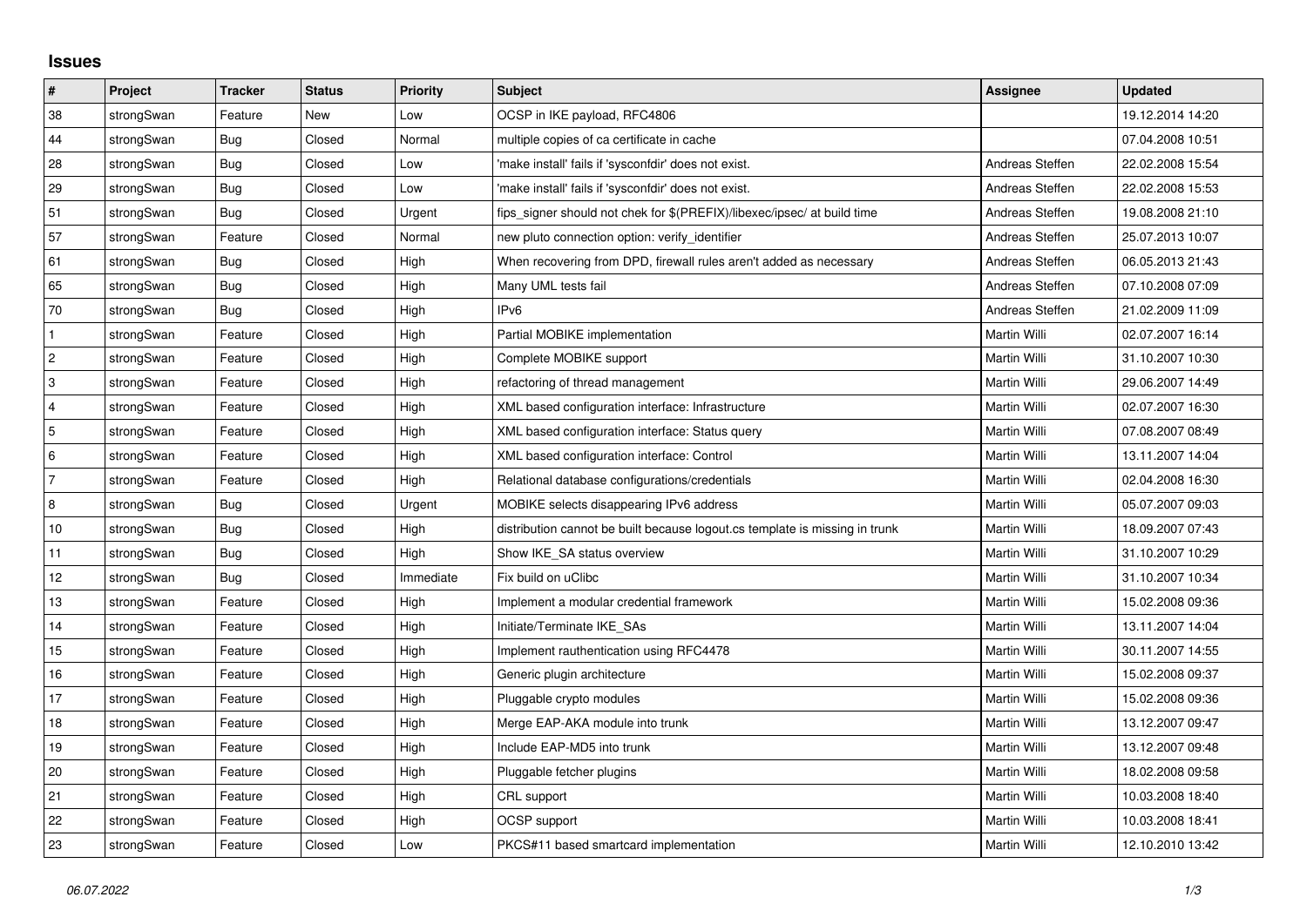| $\sharp$ | Project    | <b>Tracker</b> | <b>Status</b> | Priority | <b>Subject</b>                                                      | <b>Assignee</b>     | <b>Updated</b>   |
|----------|------------|----------------|---------------|----------|---------------------------------------------------------------------|---------------------|------------------|
| 24       | strongSwan | Feature        | Closed        | High     | Update doxygen documentation                                        | Martin Willi        | 22.02.2008 16:07 |
| 25       | strongSwan | Feature        | Closed        | High     | alternative crypto implementation                                   | Martin Willi        | 31.05.2008 09:49 |
| 26       | strongSwan | <b>Bug</b>     | Closed        | High     | Port all tools to new crypto/credential APIs                        | Martin Willi        | 21.03.2008 18:04 |
| 27       | strongSwan | Feature        | Closed        | High     | Create a database API                                               | Martin Willi        | 19.02.2008 15:16 |
| 30       | strongSwan | Feature        | Closed        | High     | Certificate caching                                                 | Martin Willi        | 02.04.2008 14:50 |
| 31       | strongSwan | <b>Bug</b>     | Closed        | High     | ikev2/rw-eap-aka-rsa scenario fails                                 | Martin Willi        | 19.03.2008 15:25 |
| 32       | strongSwan | Bug            | Closed        | High     | ikev2/rw-no-idr scenario fails                                      | Martin Willi        | 19.03.2008 11:13 |
| 33       | strongSwan | Bug            | Closed        | High     | ikev2/crl-revoked scenario broken                                   | Martin Willi        | 19.03.2008 19:02 |
| 34       | strongSwan | <b>Bug</b>     | Closed        | High     | ikev2/multi-level-ca-loop segfaults                                 | Martin Willi        | 31.03.2008 09:19 |
| 35       | strongSwan | <b>Bug</b>     | Closed        | High     | ikev2/ocsp-no-signer-cert scenario segfaults                        | Martin Willi        | 02.04.2008 09:45 |
| 36       | strongSwan | Bug            | Closed        | High     | strongswan-4.2.0 does not compile with uclibc                       | Martin Willi        | 04.04.2008 13:51 |
| 39       | strongSwan | Feature        | Rejected      | High     | Configuration support in Manager                                    | Martin Willi        | 04.07.2014 11:07 |
| 40       | strongSwan | Feature        | Closed        | High     | NetworkManager support                                              | <b>Martin Willi</b> | 22.08.2008 12:54 |
| 41       | strongSwan | Feature        | Closed        | High     | CFG attribute provider framework                                    | Martin Willi        | 16.04.2008 11:24 |
| 42       | strongSwan | Feature        | Closed        | High     | CFG attribute handler framework                                     | Martin Willi        | 28.04.2009 10:23 |
| 43       | strongSwan | <b>Bug</b>     | Closed        | High     | missing certificate_identity in SQL database causes segfault        | <b>Martin Willi</b> | 07.04.2008 10:08 |
| 45       | strongSwan | Bug            | Closed        | High     | Failure to open SQLite database crashes charon                      | Martin Willi        | 07.04.2008 09:16 |
| 46       | strongSwan | Feature        | Closed        | High     | DNS resolving for hosts in ike_cfg                                  | Martin Willi        | 09.06.2008 09:34 |
| 47       | strongSwan | Feature        | Closed        | High     | <b>RNG API</b>                                                      | Martin Willi        | 16.04.2008 11:27 |
| 48       | strongSwan | Feature        | Closed        | High     | Parallel trustchain verification                                    | Martin Willi        | 16.04.2008 11:33 |
| 49       | strongSwan | <b>Bug</b>     | Closed        | High     | starter log directly to terminal                                    | Martin Willi        | 30.04.2009 10:18 |
| 50       | strongSwan | <b>Bug</b>     | Closed        | High     | plutostderrlog option missing                                       | Martin Willi        | 11.05.2008 10:10 |
| 53       | strongSwan | <b>Bug</b>     | Closed        | Normal   | Printf handler for proposal_t                                       | Martin Willi        | 12.06.2008 14:23 |
| 54       | strongSwan | Feature        | Closed        | High     | <b>EAP-Identity Server functionality</b>                            | Martin Willi        | 22.08.2008 12:55 |
| 55       | strongSwan | Bug            | Closed        | High     | Implement SHA512/384/256 HMAC with proper truncation in kernel      | Martin Willi        | 03.12.2009 11:41 |
| 56       | strongSwan | <b>Bug</b>     | Closed        | High     | New interface for EAP-SIM backend                                   | Martin Willi        | 24.10.2008 10:23 |
| 58       | strongSwan | <b>Bug</b>     | Closed        | Normal   | Please fix bashism in /src/ipsec/ipsec.in                           | Martin Willi        | 16.07.2008 09:08 |
| 59       | strongSwan | Feature        | Closed        | High     | Add additinal signal dependent parameter to bus                     | Martin Willi        | 29.07.2008 11:04 |
| 60       | strongSwan | Feature        | Closed        | High     | Implement draft-sheffer-ikev2-gtc-00 with PAM password verification | Martin Willi        | 22.08.2008 12:59 |
| 62       | strongSwan | Bug            | Closed        | Normal   | ikev2 missing rekeying support not recognised                       | Martin Willi        | 14.11.2008 15:17 |
| 63       | strongSwan | Bug            | Closed        | Low      | missing in testing/testing.conf                                     | Martin Willi        | 30.09.2008 14:49 |
| 64       | strongSwan | Bug            | Closed        | High     | MOBIKE with changed NAT mappings                                    | Martin Willi        | 08.10.2008 14:21 |
| 66       | strongSwan | <b>Bug</b>     | Closed        | Normal   | patch for alignment buffer on xscale ARM processor                  | Martin Willi        | 14.11.2008 15:35 |